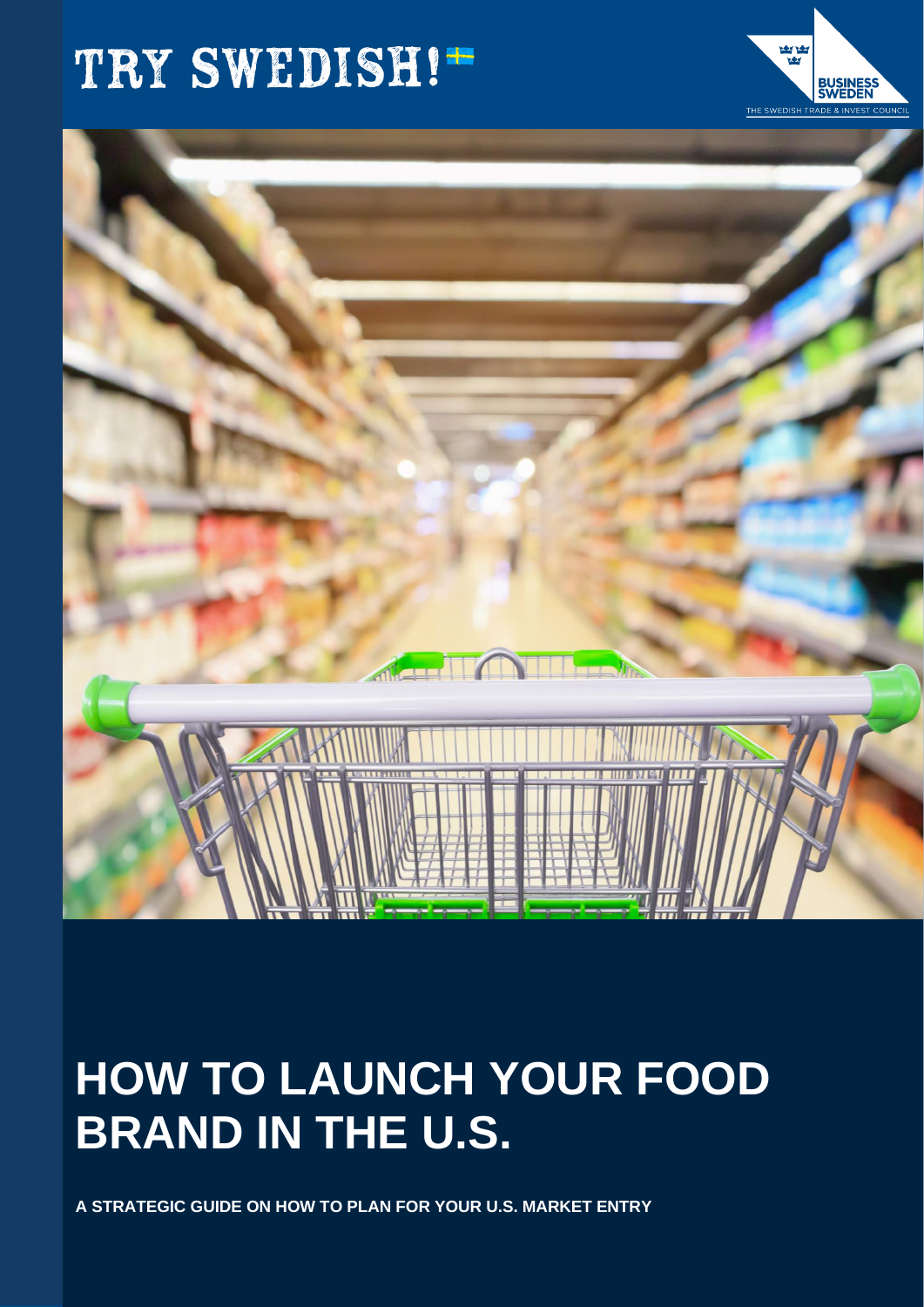## <span id="page-1-0"></span>**INTRODUCTION**

Try Swedish and Business Sweden are pleased to offer our guide on how to successfully launch a food brand in the U.S.

We recognize that the overall process of planning for a U.S. launch can be complex and overall confusing at times. In addition, the supply chain, cost structure and partners required to get listed at U.S. grocery stores differs significantly from that of European stores. Our sincere hope is that we've pulled together the necessary information based on collaborations with industry experts, Swedish success cases, and our own experiences in order to make your launch as successful as possible.

The purpose of the Try Swedish program is to provide support and resources every step of the way for your U.S. launch. Over the years, we've built a strong eco system of local partners available to support you and your company across all aspects of this report. If you have any questions, or simply would like to brainstorm your U.S. strategy, please do not hesitate to reach out to set up a time to chat!

Enjoy reading, and best of luck bringing delicious Swedish food to the American public!

The Try Swedish Team

## <span id="page-1-1"></span>**CONTACT**



## **THERÉSE DALEBRANT**

Try Swedish Program Manager USA [Therese.Dalebrant@business-sweden.se](mailto:Therese.Dalebrant@business-sweden.se)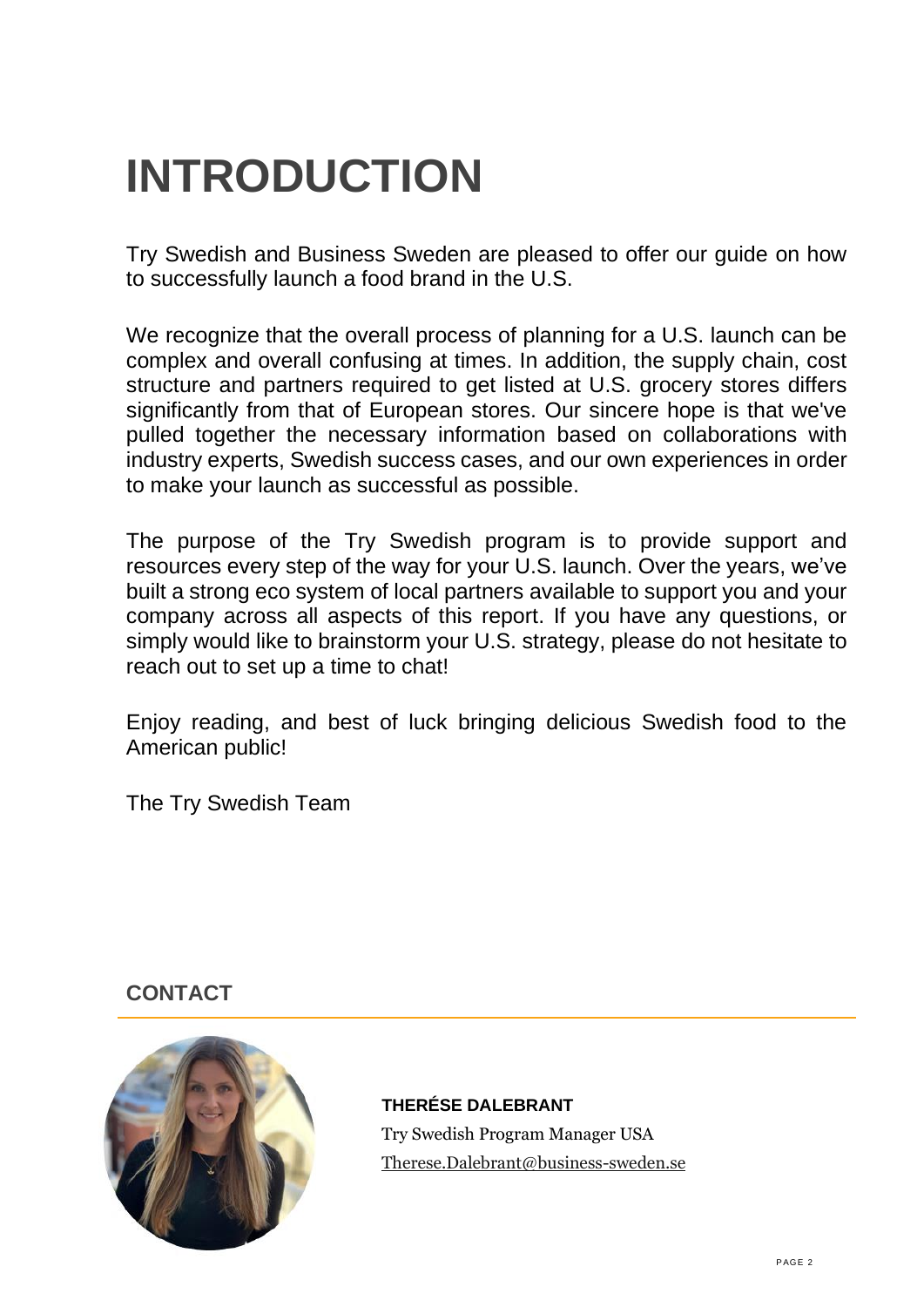## **TABLE OF CONTENTS**

| 13 <sub>l</sub> |
|-----------------|
|                 |
|                 |
|                 |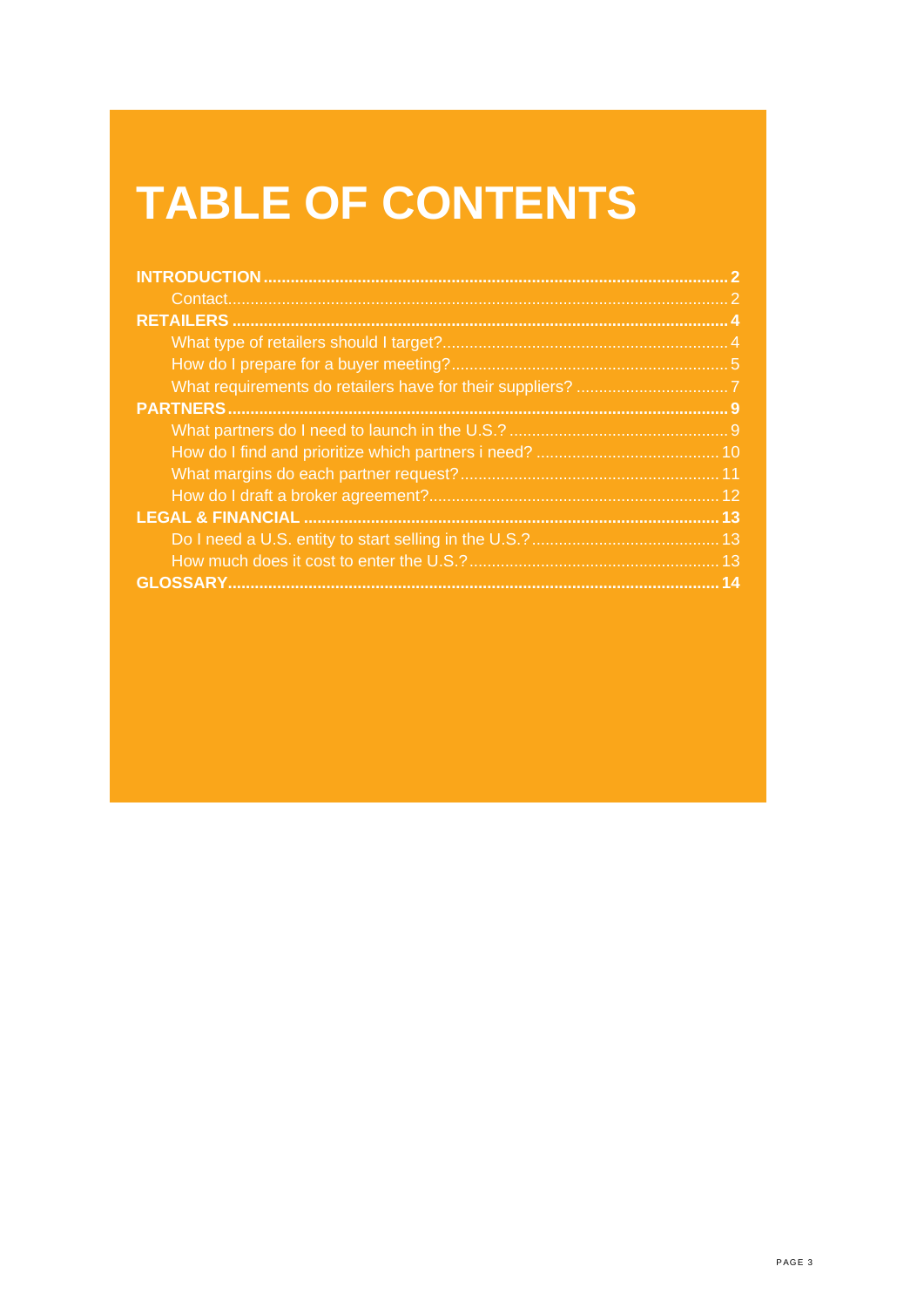## <span id="page-3-0"></span>**RETAILERS**

## <span id="page-3-1"></span>**WHAT TYPE OF RETAIL CHANNEL SHOULD I TARGET?**

U.S. food retailers are divided into various channels for which the capital, purchasing process, and type of partners required varies greatly. The most relevant channels for Swedish food brands are specialty stores, natural stores, and if the Swedish company is large enough, conventional supermarkets. We have outlined how these different channels operate below. In addition to these, there are club stores (e.g. Sam's Club), value stores (e.g. Walmart), and drug stores (e.g. Walgreens) who all carry food products as well. However, these channels mainly sell low-cost items making them less appealing for Swedish brands who often fall under the premium category. E-commerce is another increasingly important channel within the U.S. food industry (i.e. Amazon Fresh, Thrive Market, Instacart) and will be addressed separately from this report.

## SPECIALTY STORES

Specialty stores can also be referred to as local stores or independents and they typically have 1-30 locations. This channel specializes in premium specialty products as opposed to mass market products found in conventional grocery chains. Specialty stores strive to be the first retailers to introduce new innovative products and are less price sensitive than larger chains, making them a good starting point to launch a Swedish brand. They are open to reviewing brands throughout the year and they can buy the products either directly from the manufacturer or via partners. Specialty stores provide more hands-on support to their vendors compared to larger retailers, and their staff is trained to help guide customers in their stores. Purchasing decisions are often made on the store level as opposed to HQ, and slotting fees or promotional programs are unusual.







## NATURAL STORES

The natural channel focuses on natural and organic food and has been growing significantly in the U.S. over the past few years. Natural stores are open to new innovative brands and tend to buy products from multiple distributors. Natural stores require brands to participate in promotion programs but do not typically require slotting fees, making this channel less expensive to enter compared to conventional supermarkets. Natural stores vary in size and number of locations but in general have more locations than specialty stores, while fewer than conventional supermarkets.







## CONVENTIONAL SUPERMARKETS

Conventional supermarkets are by far the most competitive type of channel to target. Regional supermarkets as opposed to national typically have more products tailored to their market and tend to be more open to try new innovative brands. Regional players also aims to have a close connection with their customers and the communities that they serve. Both regional and national supermarkets have strict category review schedules for when to review certain product categories and primarily carry mass market items. However, more recently this channel has started adding new innovative products to stay competitive. Purchasing is centralized from HQ and new products are rolled out across all their locations. Slotting fees and promotional programs are a must to enter these stores, making it the most expensive channel to enter. These retailers work with one of the larger U.S. distributors, such as UNFI or KeHE, for distribution needs or buy direct into their warehouses.





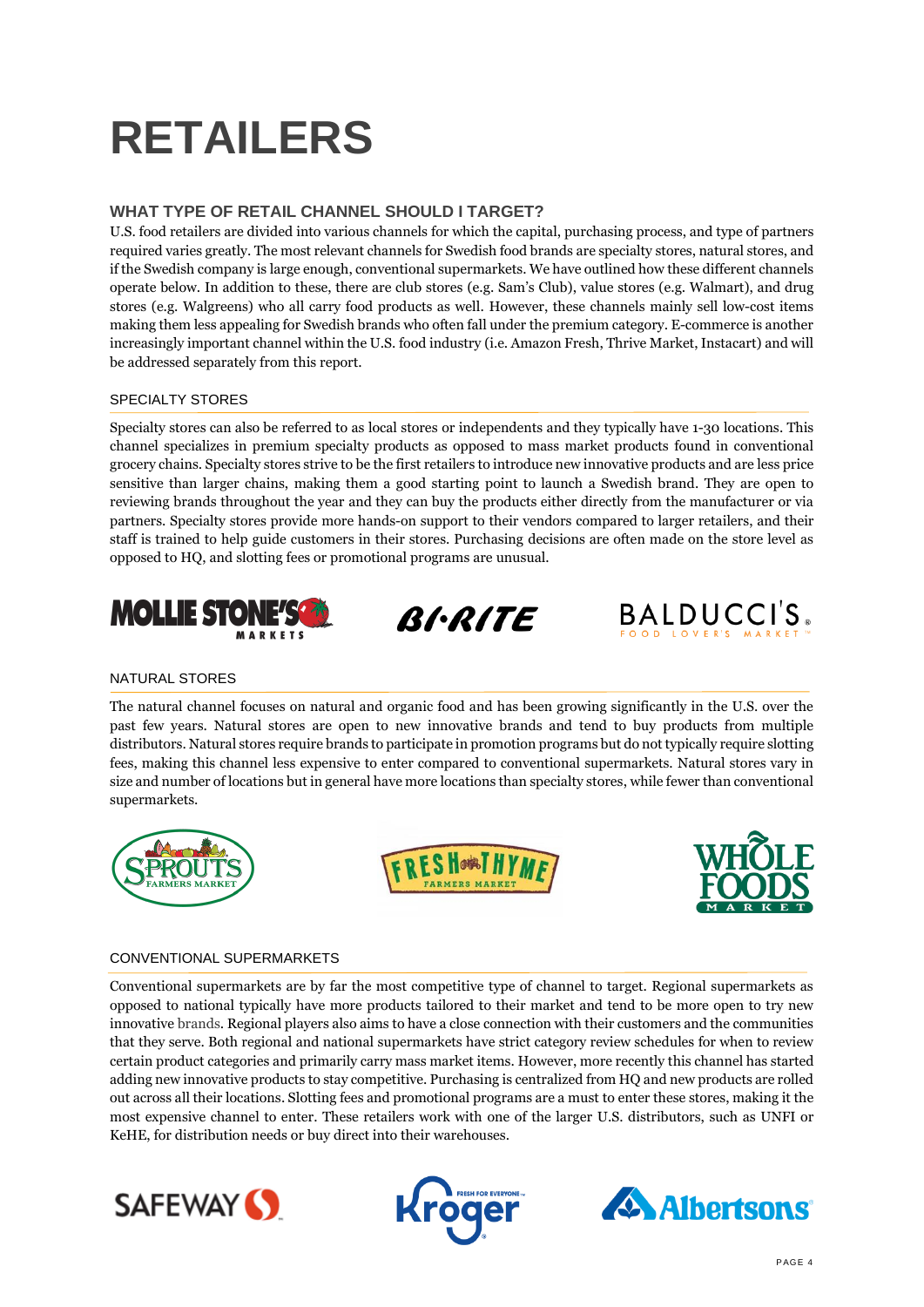THE BEST WAY TO BUILD YOUR BRAND IN THE U.S. IS TO START TARGETING SPECIALTY STORES AS THEY ARE MORE OPEN TO TAKE ON NEW BRANDS AND DO NOT REQUIRE COSTLY SLOTTING FEES OR PROMOTIONAL PROGRAMS. ONCE YOU HAVE BUILT A SOLID CUSTOMER BASE WITHIN THE SPECIALTY CHANNEL AND THEREBY PROVED THAT THERE IS DEMAND FOR YOUR PRODUCT IN THE U.S., YOU CAN EXPAND INTO REGIONAL STORES WITHIN THE NATURAL OR CONVENTIAL CHANNEL. IT OFTEN TAKES YEARS OF BUILDING A BRAND ACROSS THESE CHANNEL BEFORE BEING READY TO WORK WITH A NATIONAL RETAILER. FOR THE MAJORITY OF SWEDISH BRANDS, A NATIONAL ROLLOUT WILL NOT BE OPTIMAL UNLESS THE COMPANY IS READY TO MAKE A SUBSTAINTIAL INVESTMENT OF CAPITAL AND RESOURCES IN THE U.S.

Working with national retailers require a strong local presence in the U.S. with a local sales team to support and manage your network of brokers and local partners. Conventional grocery chains will typically roll out the product in all their stores, which can be hundreds, requiring a huge amount of capital and a massive risk for the manufacturer if the product does not sell as expected. Page 12 provides an example of the capital required for such a rollout.

## <span id="page-4-0"></span>**HOW DO I PREPARE FOR A BUYER MEETING?**

Before you meet with a retailer you *need* to do your homework on a variety of topics, listed below, as well as prepare for the questions listed on page 6. It is recommended to attend retail buyer meetings together with your broker (if you have one) as the combination provides a powerful synergy; the broker knows the retailer best, their required paperwork, category reviews and buying processes, while you know your brand's story and mission best.

## **TYPICALLY, THE VENDORS SPEAK WITH THE MOST PASSION ABOUT THEIR PRODUCT, WHICH MANY RETAILERS RESPOND TO FAVORABLY. WE OFTEN UTILIZE THE VENDORS ON THOSE PRESENTATIONS, BUT THE MEETINGS COULD HAVE EITHER COMBINATION OF JUST THE BROKER, THE VENDOR, OR BOTH.**

U.S. BROKER

## MAKE SURE TO STUDY THE FOLLOWING INFORMATION ABOUT THE RETAILER:

Prior to a retailer meeting, you need to know the history of the retailer, the number of locations they have, where their stores are located, if they have ingredient standards, their promotional needs, and who their major competitors are. Before a meeting you should have visited the retail store to get a feel for their merchandising and provide suggestions for how your brand fits into the store as well as where you think your product should be placed. You should also understand what other brands the retailer carries within your product category, their pricing, and how these products are merchandised. In addition, always do your research on the buyer you are meeting with to understand their specific product category, background and how long they have been with the retailer.

Once in the meeting with a retail buyer, you should be prepared to present information about your product, competitors, customers, pricing, promotional plan and overall strategy. The following page includes a list of the most common question retailers will ask new food brands during a buyer meeting.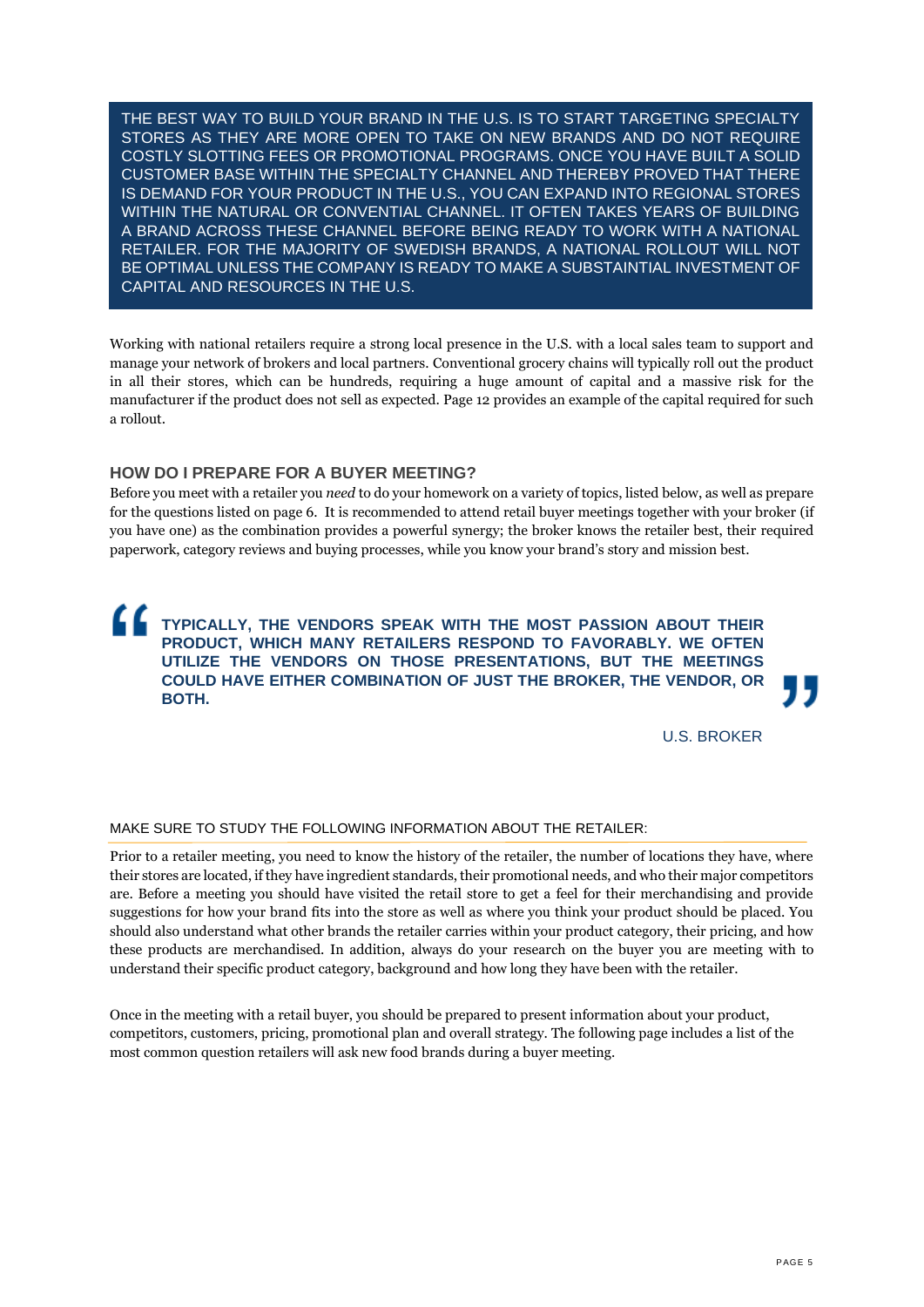## **Buyer Questionnaire**

## **Product, Competitors & Customers**

- What is the story behind the brand and the company?
- What is your pack size?
- Who are your competitors?
- How does your taste compare to your competitors?
- What makes your product unique?
- What ingredients are you using?
- What is the product's shelf life?
- Does your product have a UPC code?
- Who is your target customer?
- Are you planning on adding any product lines of flavors in the future?

## **Pricing & Promotional Plan**

- What is the landed cost?
- What is your suggested retail price (SRP)?
- How does the price compare to other similar products?
- Are you prepared to advertise in our promotional program?
- How will you promote the product to consumers in the store? (i.e. temporary price reductions, in store demos, coupons, etc.)
- What introductory program will you offer? (i.e. free fills, guaranteed sales)
- Do you have point of sales (POS) material?
- Can you provide an everyday low price (EDLP) at \$xx?
- What is your B2C advertising plan for your target demographic?
- Are you prepared to pay \$xx for slotting?

## **Sales & Strategy**

- Would you consider signing exclusivity with us?
- What is your expected sales volume, and what is this number based on? (i.e. market testing, previous sales)
- Do you work with a broker?
- What other retailers are you targeting?
- What retailers are you currently selling to?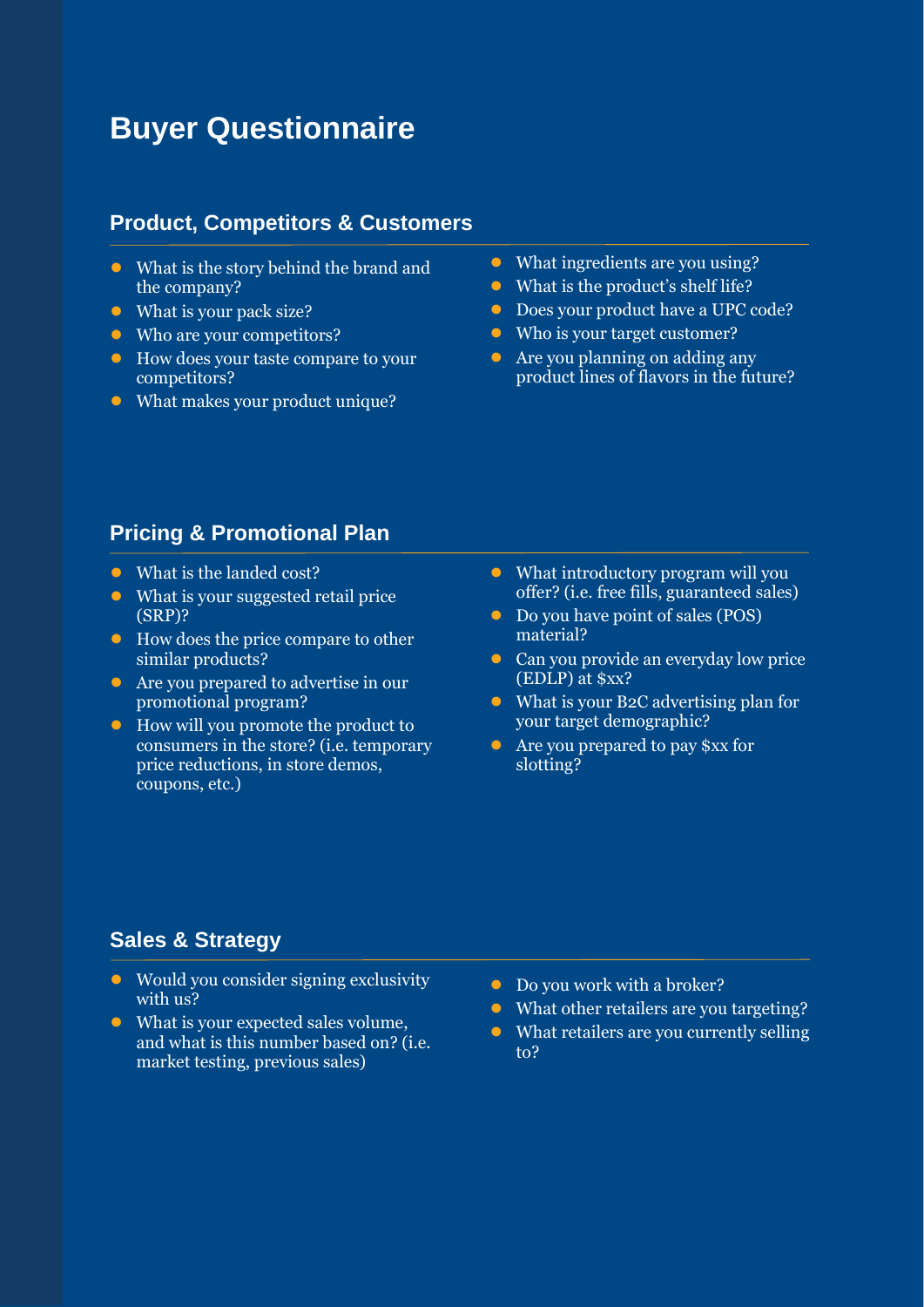## " **CONTACT A SUPERMARKET ONLY AFTER YOU'VE DONE THIS ESSENTIAL HOMEWORK. TO DO LESS WILL IDENTIFY YOU AS A BUMBLING AMATEUR IN A FIELD OF SHARP-EYED PROFESSIONALS.**

## SPECIALTY FOOD ASSOCIATION

"

Below is an example of what a typical template looks like for companies pitching a new product to a retail buyer.

| (Template) Insert Title                                                                                                                  |                                |  |
|------------------------------------------------------------------------------------------------------------------------------------------|--------------------------------|--|
| Product Type (Grocery, Dairy, Frozen)                                                                                                    |                                |  |
| Estimated Maximum Unit Cost                                                                                                              |                                |  |
| Suggested Retail Price                                                                                                                   |                                |  |
| Gross Margin %                                                                                                                           |                                |  |
| Case Pack                                                                                                                                |                                |  |
| Promotional Support Program (Total allowance in form of % and<br>frequency of support)                                                   | Insert Picture(s)/Charts here  |  |
| Support account specific programs (each one is different)                                                                                |                                |  |
| Demo Support Program (# of Stores / Frequency)                                                                                           |                                |  |
| Exclusivity                                                                                                                              |                                |  |
| Manufacturer Launch Date (If new item) (Month/Year)                                                                                      |                                |  |
| Selling Points of the products                                                                                                           |                                |  |
| Unique call-outs of the product                                                                                                          |                                |  |
| Key Facts of interest about your company                                                                                                 | Insert scannable bar code here |  |
| Sustainability / Efficacy/ Packaging / Facts                                                                                             |                                |  |
| Other attributes                                                                                                                         |                                |  |
|                                                                                                                                          |                                |  |
| Projected Sales for this product or line over 52 weeks are \$XX<br>Vendor Contact Information (Manufacturer Company, Name, Email, Phone) |                                |  |

## <span id="page-6-0"></span>**WHAT REQUIREMENTS DO RETAILERS HAVE FOR THEIR SUPPLIERS?**

The requirements will vary depending on channel, the retailer, and their size. All retailers require FDA compliance, while slotting fees and free fills are mainly required by larger retailers. All retailers will ask for your sales strategy for the U.S. and your promotional plan including your B2C marketing strategy for the U.S. market. The next page outlines the basic requirements a retailer has on new vendors.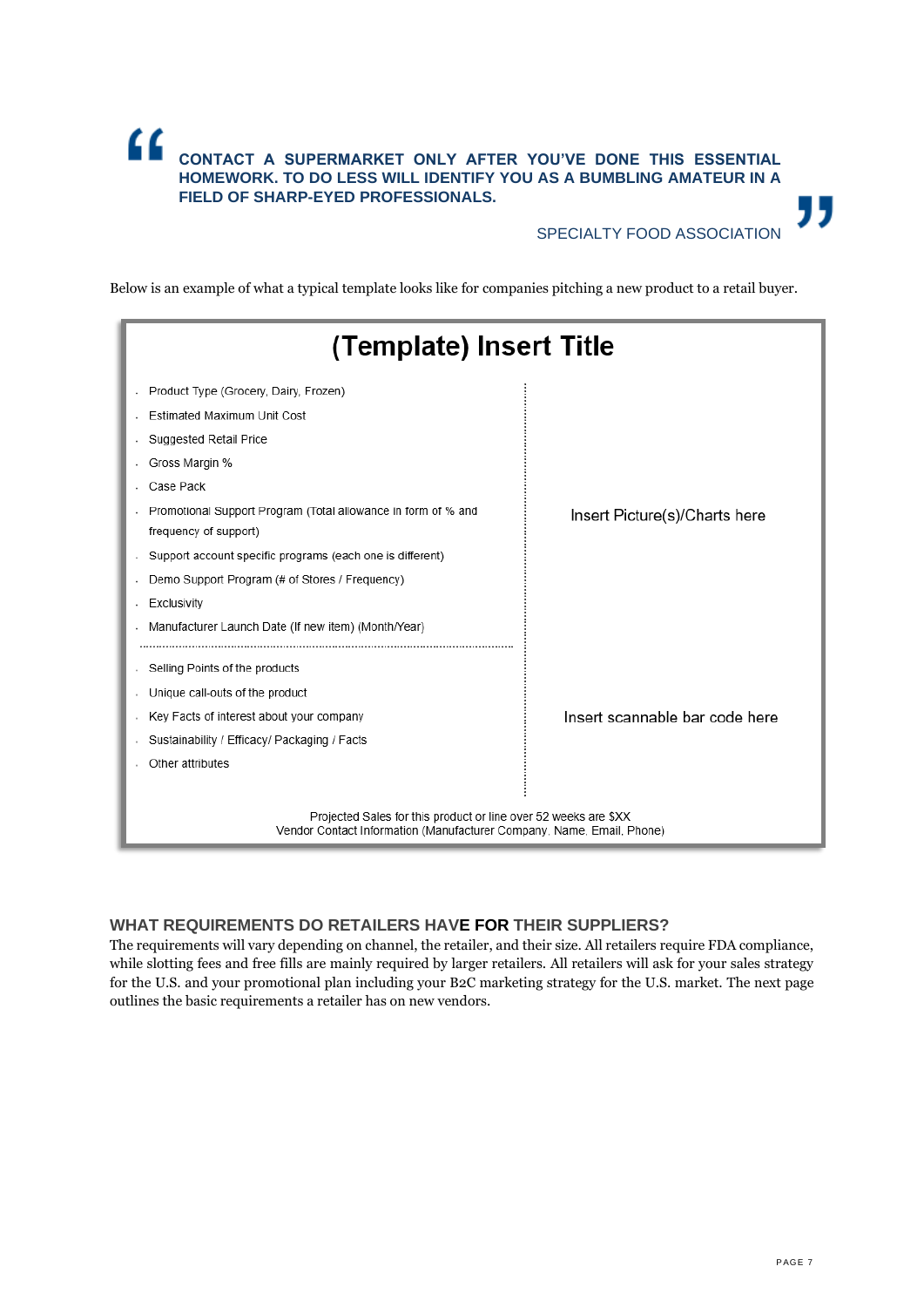### FDA COMPLIANCE

All retailers, importers, distributors and brokers will require your product to be FDA compliant prior to engaging with them. This means that the manufacturer (i.e. your own company or your co-packer) will need to be registered with the FDA. The factory must also have an assigned U.S. agent for all FDA communication, as well as an FDA compliant "HARPC" food safety plan, which differs slightly from the European HACCP plan. Finally, all labels must be updated in accordance to FDA's labeling rules and all ingredients must be verified to be allowed by the FDA.

*Business Sweden has written an FDA handbook with more information about the compliance process, which can be downloaded [here.](https://www.business-sweden.com/insights/reports/usa-fda-handbok/)* 

*Business Sweden offers full FDA compliance support for Swedish companies. If you have any questions about how to comply with the FDA, we are more than happy to set up a call to help guide you through the process*.



### U.S. STRATEGY & MARKETING PLAN

The retailers will ask what your U.S. strategy is in order for them to assess if the way you plan to position and grow your brand in the U.S. aligns with their overall position in the market. A natural store such as Wholefoods for example will want to see that you plan to sell through natural stores in key geographies, as opposed to going national and targeting mass retailers and discount stores. The retailer will also ask about your internal strategy of adding new flavors and products over the coming years.

Your U.S. strategy should answer all questions listed in the buyer questionnaire on page 6 of this report, as well as your future expansion and marketing plan. It is very important for the retailer to trust that you have the capability to market your product to your target demographic in the U.S. and that you have the resources required to succeed in the U.S. More and more retail category managers will also review your brand's social medial presence to ensure that you are actively engaging with your target customers and presenting the story and mission behind your brand efficiently.

#### SLOTTING FEES

Slotting fees are one-time payments made to the retailer to get a new product listed on the store's shelves. Slotting fees are used by national retailers and some regional players. Some have flat fees per SKU, some charge case cost equivalent, and some chains do not charge slotting. Slotting fees can get very expensive so it is important to understand if this is required and to budget accordingly for this.

#### FREE FILLS

Free fill means offering a free case per store to retailers whenever they add a new product line to cover the retailer's administrative costs for setting up a new product in their system and for the shelf space. A lot of retailers require a free fill for all their store locations, especially conventional supermarkets, which can get expensive. Specialty stores rarely require free fills, but some regional chains do.

This can sometimes be negotiated, and one industry trick is to pack cases of 6 instead of 12 to cut your free fill fees in half while at the same time doubling your volume turnover. This will increase your chances of being kept on the grocery shelves. Another commonly used strategy is to push for a BOGO instead of a free fill. BOGO is often done for smaller or independent stores. In most cases you will pay the *retail* price for these refills to your distributor, meaning if your product cost 20 USD per case, you'll likely need to pay your distributor closer to 25 USD per case for the free fills.

### UNIVERSAL PRODUCT CODE (UPC)

<span id="page-7-0"></span>The U.S. uses UPC barcodes as opposed to EAN codes. If you have an EAN code it will need to be converted into a UPC code for most U.S. retailers.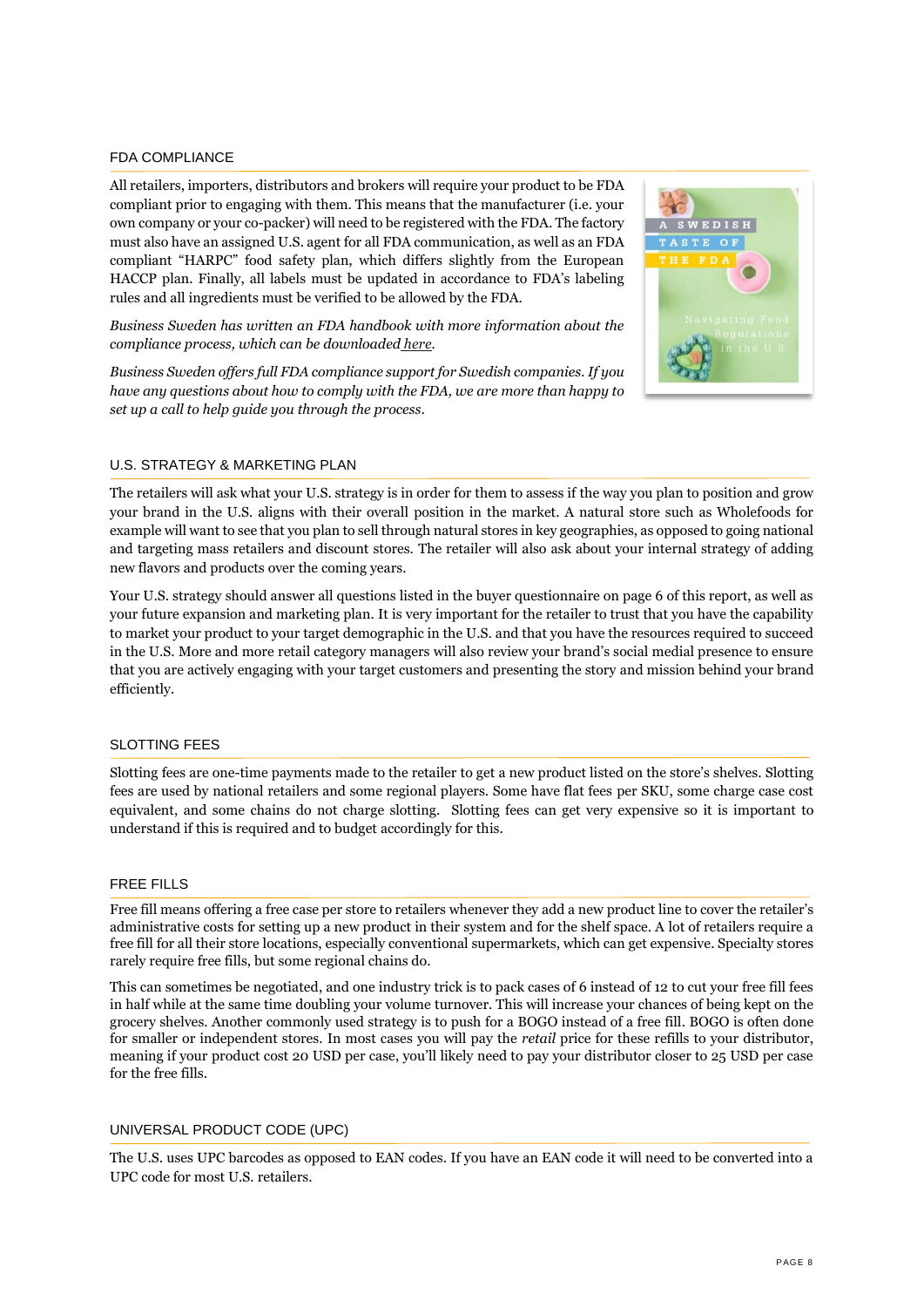## **PARTNERS**

## <span id="page-8-0"></span>**WHAT PARTNERS DO I NEED TO SUCCESSFULLY LAUNCH IN THE U.S.?**

The type of partner you will need will largely depend on what type of channel and specific retailer you are targeting. The most common partners for food brands are importers, distributors, and brokers, which all provide different and complementary services. In other words, you will need multiple partners for a complete supply chain.

In short, a broker is key for sales, but will not handle distribution or warehousing. A distributor is excellent at providing distribution but will only offer passive sales support and may not provide warehousing or importing services. That said, there is no strict definition of what services a typical importer, distributor or broker provides, but below is a general overview.

" **OUR MAIN RECOMMENDATION FOR SWEDISH COMPANIES LOOKING TO ENTER THE U.S. MARKET IS TO FIND THE RIGHT PARTNERSHIPS, WHICH HAS BEEN ESSENTIAL FOR WASA'S SUCCESS. ALSO, BEING CLEAR ON THE TARGET CONSUMER AND WHICH RETAILERS TO FOCUS ON CAN UNLOCK OPPORTUNITIES. THIS APPROACH WAS MUCH BETTER FOR WASA THAN TRYING TO GO EVERYWHERE AT ONCE.**



WASA (OWNED BY BARILLA), JIM MICHALAK, SENIOR TRADE MANAGER AT BARILLA AMERICA

## IMPORTER



An importer is the purchaser of goods from a foreign entity with the intent to resell in the importer's country to distributors, retailers, and/or the end consumer. Some will take possession of goods from Sweden, and some want the product to go through customs before they will take possession at their warehouse in the U.S., meaning the manufacturer has to deal with all the logistics of getting the product into the country. A Swedish food manufacturer can also act as its own importer by setting up a U.S. entity.

*Business Sweden can assist with establishing a U.S .entity*

## DISTRIBUTOR



A distributor operates as a middleman by purchasing large quantities from the food manufacturer or importer and then reselling and delivering the products to retailers, meeting their quantity and frequency needs. The two largest distributors servicing regional and national retailers are KeHE and UNFI. A larger distributor will typically provide passive sales support by listing your product in their catalog supplemented by monthly or seasonal flyers using sales representatives for key accounts. Some distributors have their own "tabletop shows" where

food manufacturers can participate and show products to account managers and retailers. If you use a distributor, you are expected to work with a broker and/or have an internal sales team actively selling your product towards retailers. Smaller distributors tend to offer more services and support to the food brand, which may include more active sales outreach.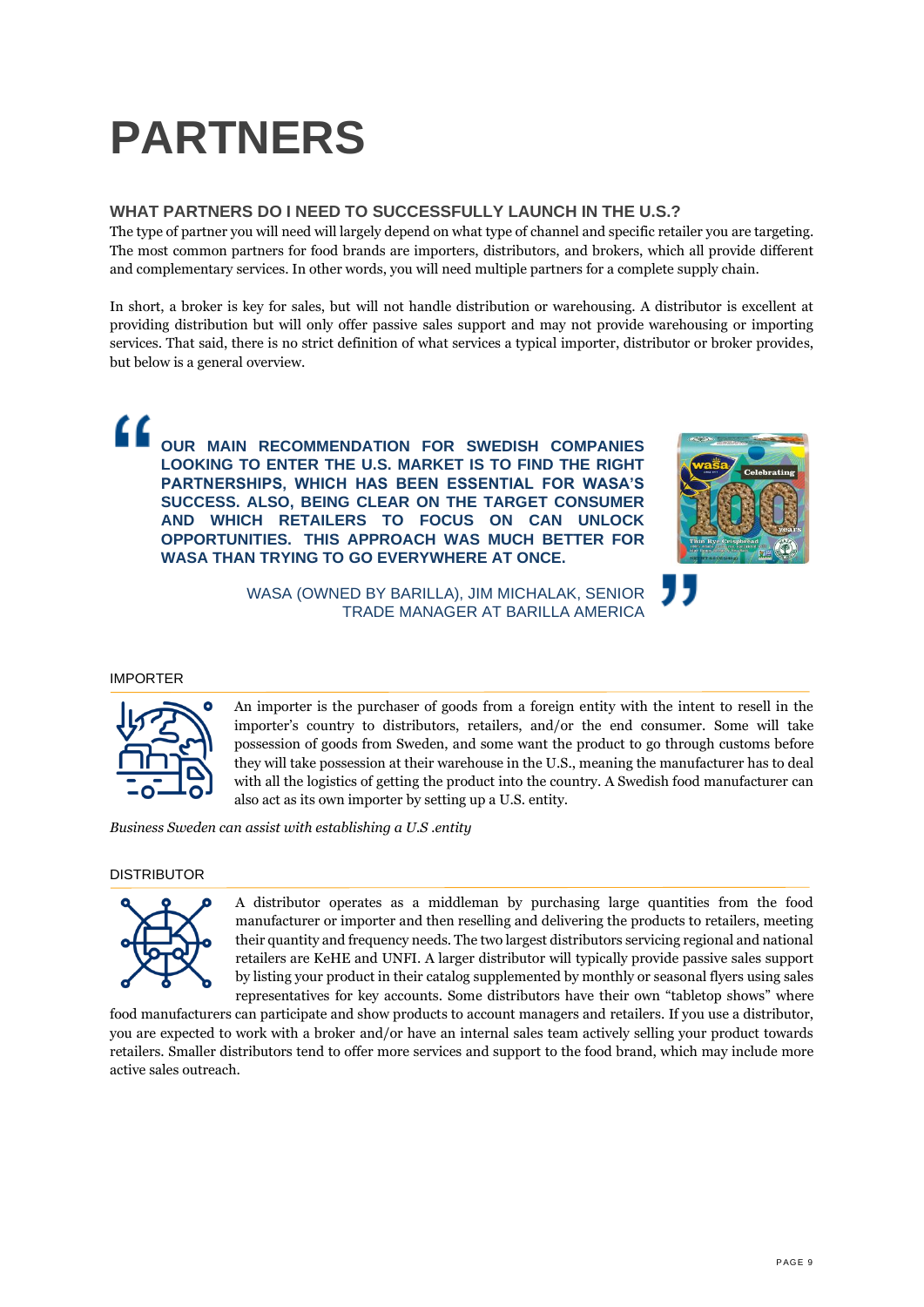#### BROKER



A broker is an external and independent person or organization that functions as a sales representative to call on distributors and retailers. They work with multiple brands and companies, typically within a specific region, and are compensated by a taking a percentage commission. Brokers have an existing network of distributors and retailers with whom they work with and may specialize in a certain category of food products or in specific retail accounts. They know the category schedule of their retailers and have often spent years building a relationship with buyers of specific retailers. The brokers strictly provide sales support, meaning you will need to find other partners for warehousing and distribution.

There are two types of brokers: "full-service brokers" that will support with developing your overall Go-To-Market and sales strategy, and "commission brokers" that only support with sales. Full-service brokers are more relevant for a Swedish brand that are new to the market, as these brokers will help formalize a long-term stales strategy and choose which retailers to target in what order. As mentioned earlier, this strategy is essential for meetings with retailers.

#### OTHER

Rapidly growing brands that need more support than a broker or distributor can provide, but lacking finance to hire a full-time sales manager, may hire a **contract sales manager.** A contract sales manager can manage your network of brokers and typically represents a few different brands. They charge a monthly retainer of several thousand dollars a month for their services.

Lastly, retailers and some distributors require a U.S. warehouse to pick up products from, or have products delivered to them. For Swedish companies without their own U.S. warehouse, a **third-party logistics provider** can be a good solution for warehousing and distribution.

## <span id="page-9-0"></span>**HOW DO I FIND AND PRIORTIZE WHICH PARTNERS I NEED?**

The best way to find importers, brokers, and distributors are at trade shows such as Expo West, Expo East and the Fancy Food Show which are the main U.S. trade shows for natural and specialty foods. Business Sweden organizes an annual Swedish pavilion at Expo West and also offers tailored partner searches to identify, screen and qualify potential partners specifically for your company's needs.



NIKLAS LUTHMAN, FOUNDER, N!CK'S

When selecting a broker, it is important to review your options proactively as opposed to reacting to incoming broker requests. The Specialty Food Association recommends requesting the following information from each broker: their key accounts, geographic region, distribution channels, principal listing, services offered, prior accomplishments, references, and their fees. Once you have gathered this information and checked their references, you are in a much better position to make an active decision. Always try to meet the brokers in person before signing a contract.

A distributor is typically not a strategic first point of contact when forming U.S. partnerships since their first question will be "what retailer wants the product?", The exception might be if they are a smaller, more niched distributor. The retail demand typically triggers the distribution, not the other way around. Therefore, the most efficient way to find a distributor is to already have a customer base for the distributor to take over and grow. This customer base will be built by your own sales team and together with brokers, by approaching small to midsized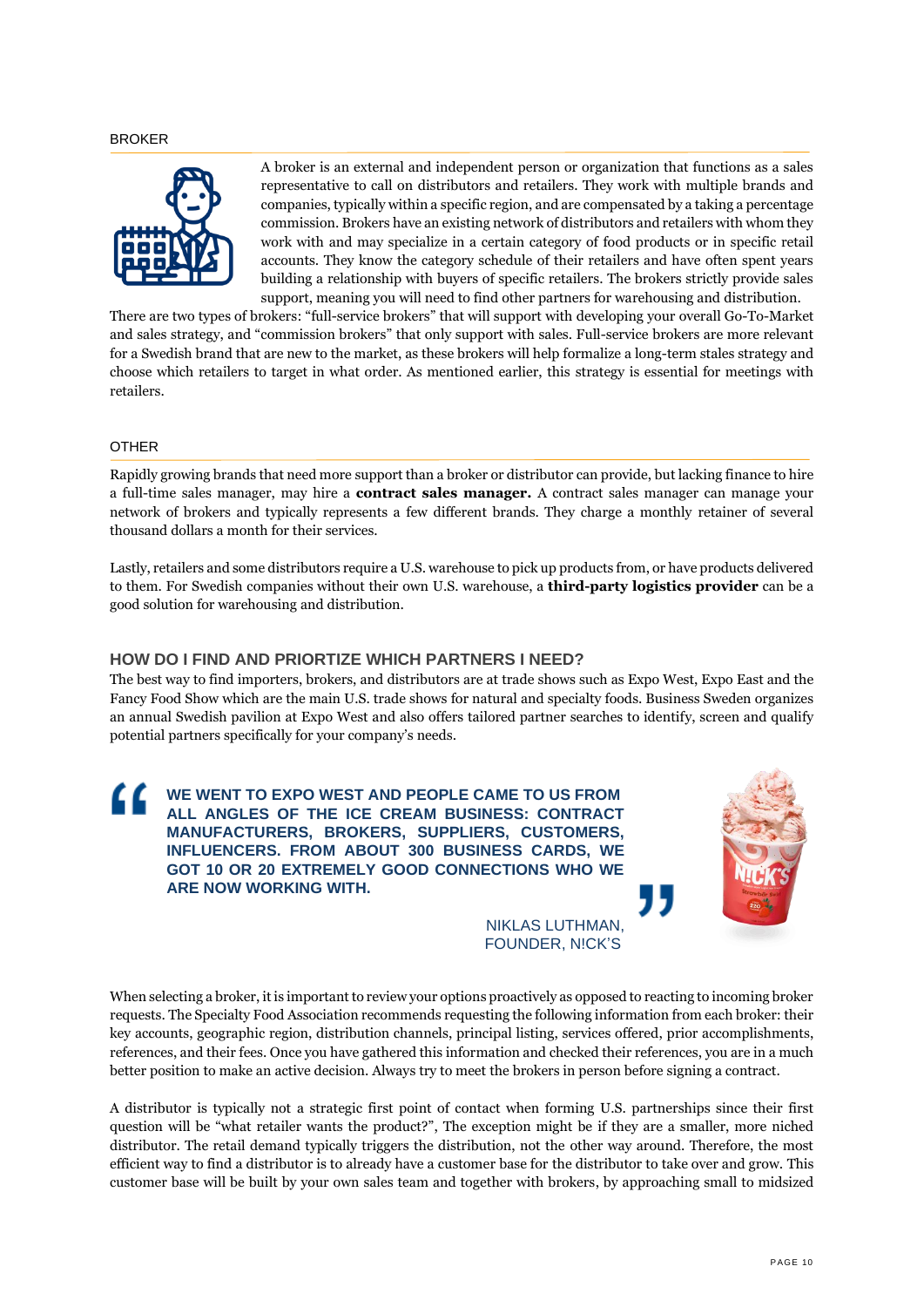chains and independent stores in order to build up a list of pre-commits. The next step is to consider working with smaller distributors to start, as they provide more services to the manufacturer than larger distributors and are more eager to take on a new product, especially if you have stores pre-committed. Working with the larger distributors can also drain a lot of your capital due to forward buying and manufacturer charge backs defined in the glossary.

Ideally, you should already sell to 15-20 stores before scaling up. Once you have this in place, you are ready to approach new distributors and retailers. Distribution is the key to the grocery industry, but working with the two biggest national distributors, UNFI and KeHE, can sometimes be challenging. In order to work with these players, it can take 20 to 30 smaller food retail accounts to get them to consider reviewing your product. Ultimately, the only way to really scale a business is to work with these national distributors as their reach is far and wide.

**OUR RECOMMENDATION FOR SWEDISH COMPANIES ENTERING THE U.S. IS TO FIRST OF ALL START WORKING WITH AN AGENT AND BROKERS THAT BELIEVE IN YOUR PRODUCT. COMPANIES SHOULD ALSO BE AWARE THAT ENTERING THE U.S. COSTS A LOT OF MONEY IN THE BEGINNING, SUCH AS SLOTTING FEES, DEMOS, BOGO (BUY ONE GET ON FREE) AND OTHER MARKETING STUFF. I'D ALSO RECOMMEND BRANDS TO TRAVEL AROUND THE U.S. FIRST TO GET SOME KNOWLEDGE ABOUT THE MARKET IN DIFFERENT AREAS.** 



ANTON LÖWING EXPORT MANAGER, ALMONDY

## <span id="page-10-0"></span>**WHAT MARGINS DOES EACH PARTNER REQUEST?**

**IMPORTER.** Typically, an importer will have a gross profit margin of between 30% to 50% of the selling price, but this varies depending on the item, to whom the product is being sold and the amount of additional services the importer is offering the manufacturer. The margin for a small importer is usually 35%-50%, while other importers are around 40%-45%.

**DISTRIBUTOR.** Distributors typically charge retailers 33% to 50% more than they originally paid for your product, which results in a 25% to 35% profit margin. The leading national distributors UNFI and KeHE typically charge a 30% margin. Make sure to include slotting fees and promotional activities into the price towards the distributor, as this is the industry standard and often expected by the distributor.

**BROKER.** A full-service broker will charge a monthly retainer as well as a commission. The monthly retainer varies depending on the broker and can be as low as \$500 per month all the way up to \$20,000 per month depending on the size of the team directly supporting your brand and services offered. Retainers are usually in place until a pre agreed monthly commission amount is achieved. Once that amount is achieved, the retainer goes away and the broker compensation moves to commission only. Avoid signing a broker agreement where the time frame for the retainer is not specified, as this should act as a temporary fee, unless the broker is acting as an outsourced management team on behalf of your company.

In turn, broker commissions range anywhere from 2% for commodity items, and up to 5% for sales to distributors. And for direct to retailer the rate can be as high as 10-15%. Since commission rates have been reduced over the years they are now usually paid on gross sales.

**RETAILER.** According to the Specialty Food Association, supermarkets usually have a gross profit margin of 33- 42% for specialty products, and 10-33% for mass market products. The margin for the retailer can vary depending on what the retailer needs from the distributor. At the lower end of the margins, the stores place their own orders, the distributer might ship to each store, or might ship directly to the store's warehouse. At the higher end of margins, there may be salespeople in each store taking the orders, an account person working with the buyers showing them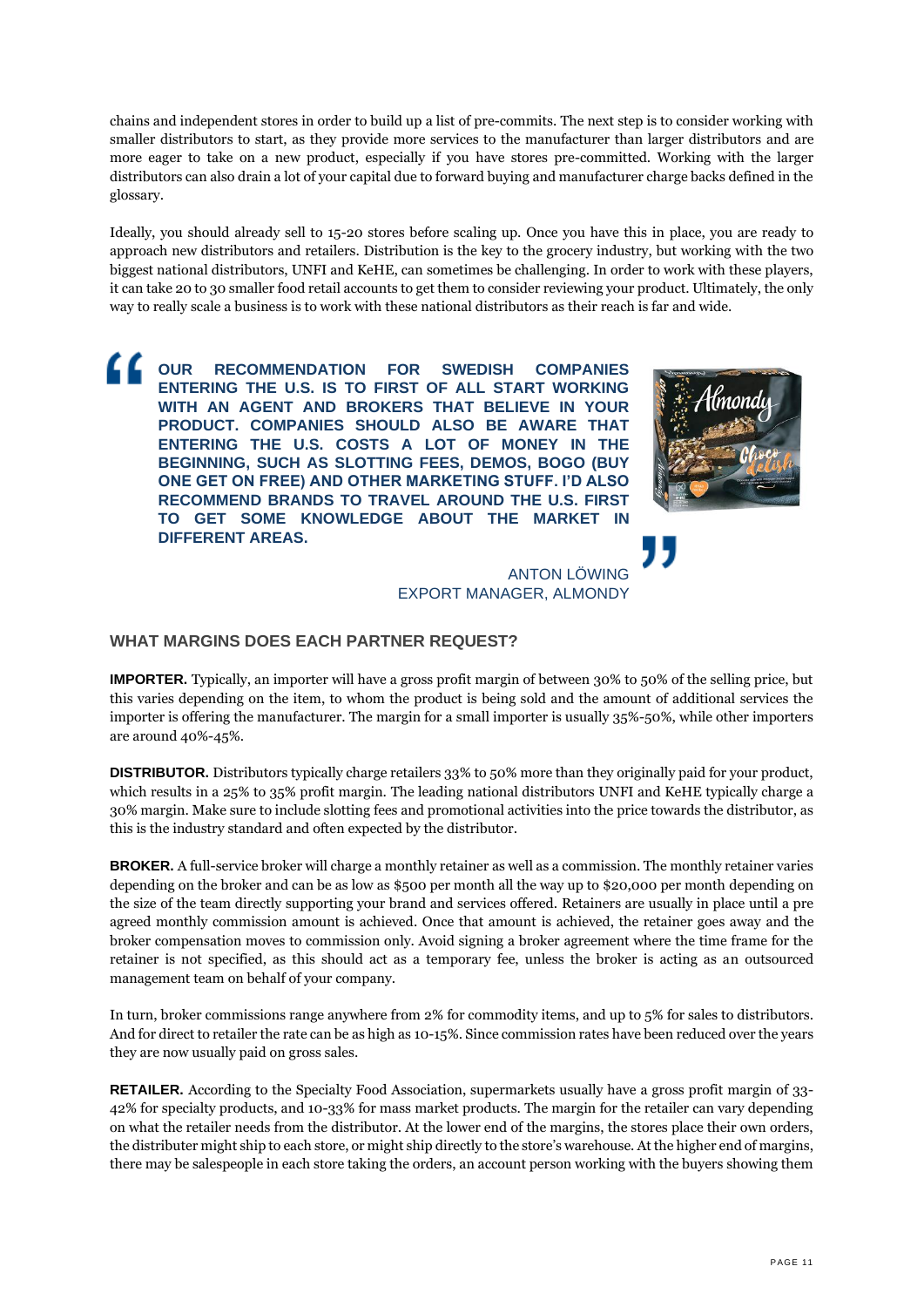new items and working up promotional programs, shipping orders directly to the store and possibly packing out the orders.



## <span id="page-11-0"></span>**HOW DO I DRAFT A BROKER AGREEMENT?**

You should *always* have a written contract before starting to work with a broker, as the lack of one may cause serious legal implications such as getting stuck in an exclusive deal with an underperforming broker while being unable to start working with a new one for several years, resulting in major revenue losses. The more specific the agreement the better. It is always recommended to have a U.S. lawyer review the contract before signing. Business Sweden works with several trusted law firms and can provide introductions.

The Specialty Food Association provides the following advice for drafting your broker agreement:

- **Specify products assigned to this broker.** A broker may be assigned food service items, retail items, specific items or brands. This structure can create the possibility of working with several brokers in one region.
- **List the classes of trade handled by the broker.** Classes of trade can be supermarkets, specialty grocers, independent brokers, discount stores, as well as private label, e-commerce, foodservice or military.
- **Map out applicable geographic area.** This could be listed by states, counties, cities or zip codes.
- **Write down the commission and specify conditions for it.** A reasonable commission is around 2- 5%, and can be as high as 15% for specialty products.
- **Agree upon what is commissionable income.** These items usually relate to promotional activity and trade show participation.
- **• Specify the broker's authority.** It is important to list the responsibilities of the broker including what authority the broker has when it comes to discounts and promotions.
- **Include a termination clause.** It is industry standard to include a clause stating that either party can terminate the partnership with 30 days written prior notice, with or without cause.

Other areas that should be discussed with your broker, but does not necessarily go into the agreement include topics such as a list of accounts the broker will target, competing brands carried by broker, number of samples provided, order process, sales update frequency, sales goals, as well as consider adding an arbitration clause to resolve any dispute outside of the courts.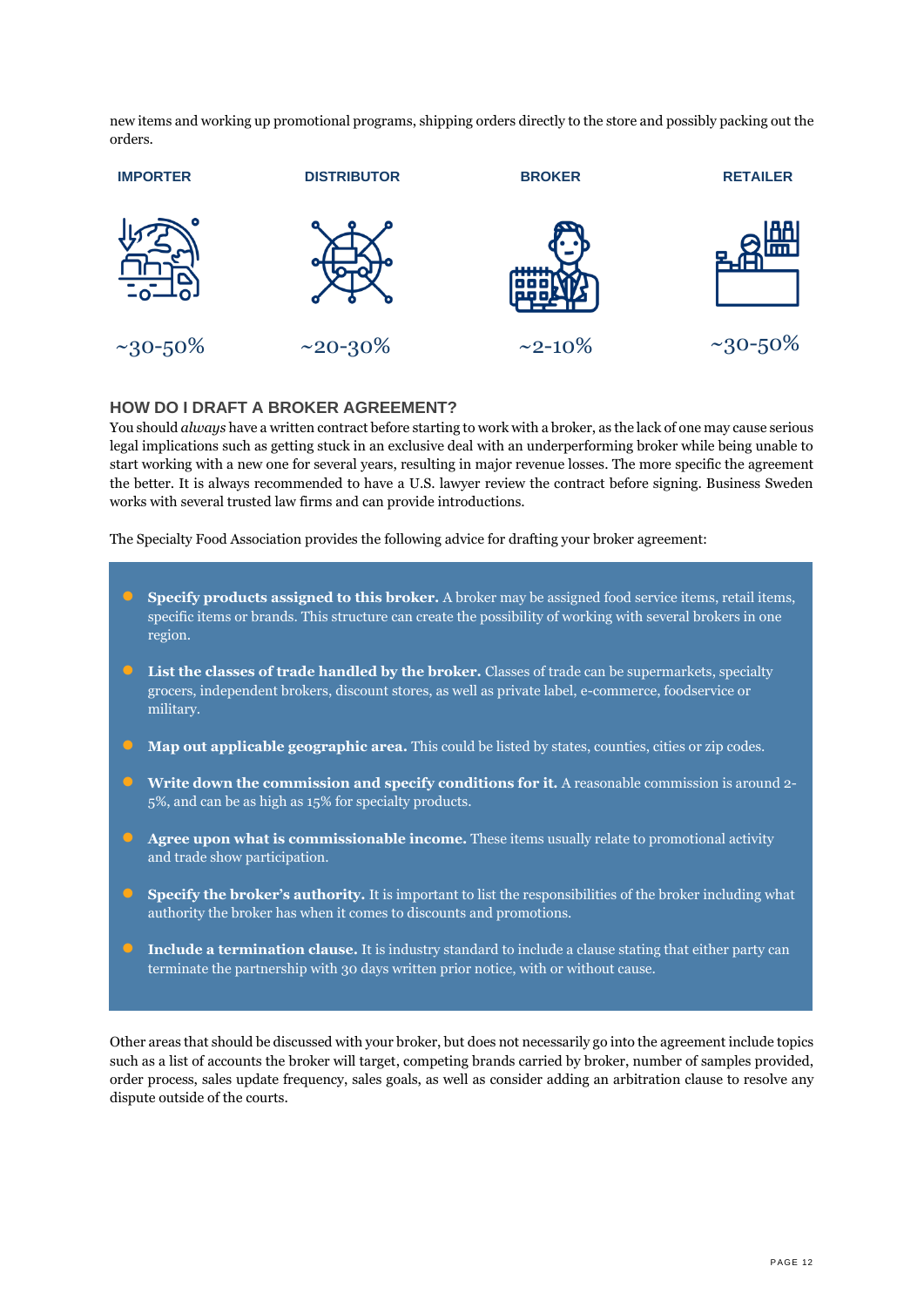## <span id="page-12-0"></span>**LEGAL & FINANCIAL**

## <span id="page-12-1"></span>**DO I NEED A U.S. ENTITY TO START SELLING IN THE U.S.?**

You are not legally required to set up a U.S. entity in order to sell food products in the U.S., but there are several advantages in doing so. These include increased liability protection for the AB, the possibility of opening a U.S. bank account and hiring local employees, obtaining U.S. insurance policies, and showing a commitment to the market. Business Sweden can help evaluate if your business model would benefit from a U.S. entity or not, as this is often evaluated on a case by case basis based on existing operations, customers, liability risks and future goals.

If you are planning to make it on a national level in the U.S., you will need to set up a local sales office and hire local sales staff to work side by side with your U.S. partners. It is *very* difficult to drive national growth from Sweden, exclusively via partners.

<span id="page-12-2"></span>**PASSIVE SALES FROM SWEDEN THROUGH A LOCAL U.S. PARTNER MAY SEEM LIKE AN ATTRACTIVE OPTION, HOWEVER, IT WILL ONLY GET YOU TO A CERTAIN POINT. BROKERS AND DISTRIBUTORS CARRY MULTIPLE BRANDS AND WON'T NECESSARILY PRIORITIZE YOUR PRODUCT. TO REALIZE YOUR FULL POTENTIAL IN THE U.S., YOU ABSOLUTELY NEED A LOCAL SALES TEAM TO ACTIVELY DRIVE SALES AND BUILD MOMENTUM.**



MIKE MESSERSMITH GENERAL MANAGER, OATLY INC

## **HOW MUCH DOES IT COST TO ENTER THE U.S.?**

The cost for entering the U.S. varies greatly based on what retail channel you are planning on entering and how many locations you are listing your products in. In general, it is expensive to enter the U.S. market and we strongly recommend Swedish brands to launch at a local or regional level as opposed to going national from day one. Launching at a national level may seem like an appealing idea but poses a tremendous risk for you if the products do not sell as planned. Even if they do, you will need to invest a hefty sum up front to cover free fills and slotting fees just to get into the stores.

A national retailer is often happy to roll out a new product across all their stores, as there is close to zero downside for them while you take on all the risk. If the product does not sell after a few months, they will take your product off the shelf after you have spent several thousand dollars on slotting fees and free fills (see definition on page 8). For example, a large chain wants to roll out your product across 300 stores and they require a free fill of one case per store. If your case cost \$20 and you are launching three products in 300 stores, your cost for free fills alone will land at \$18,000. In addition, you might be required to pay a slotting fee for the shelf space, which can cost up to \$20,000 per product by some of the more competitive retailers.

Some retailers also require you to do in-store demos in at least half of their stores, which is usually run by a thirdparty demo company who charge around 120 USD for a three-hour demo. A retailer with 300 locations would in other words cost you another \$18,000. Many larger retailers also require you to be part of their advertising programs, such as being featured in their quarterly magazine, which can cost \$15,000+, as well as participating in their table top shows, which can cost \$7,000+ excluding travel costs.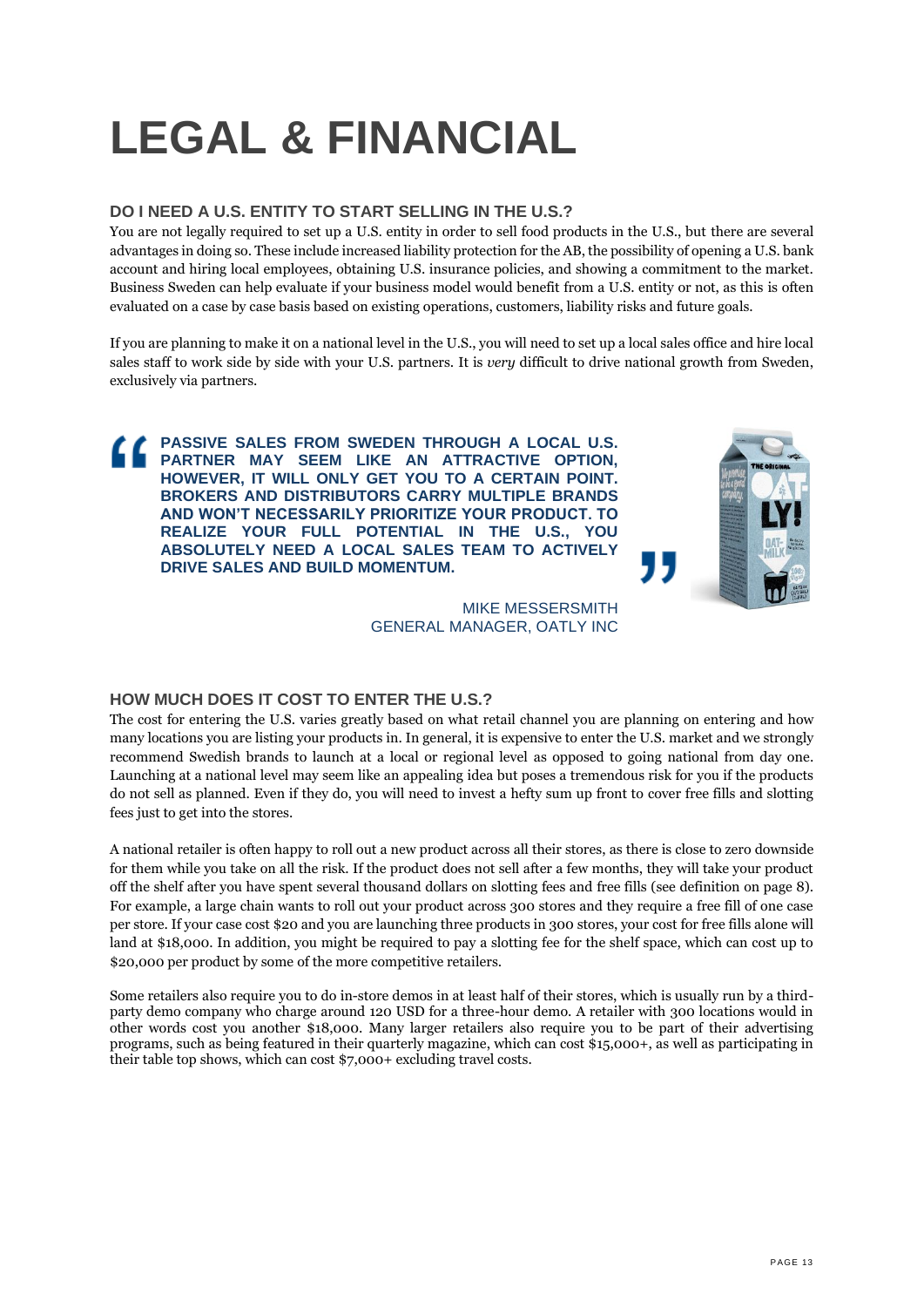AN AMBITIOUS NATIONAL STRATEGY CAN COST SEVERAL MILLION DOLLARS FOR THE FIRST FEW YEARS, WHILE A REGIONAL EXPANSION CAN COST BETWEEN \$500,000 TO \$1 MILLION. IN CONTRAST, A LOCAL LAUNCH IN SPECIALTY STORES CAN BE DONE ON A BUDGET OF \$50,000 - \$100,000 FOR THE FIRST YEAR TO COVER BROKER FEES, PROMOTIONAL PROGRAMS, LEGAL FEES, ADVERTISING AND TRAVEL.

IT IS IMPORTANT TO NOT BE AFRAID TO SAY NO TO RETAIL OPPORTUNITIES IF YOU PERCEIVE THE RISK BEING TOO HIGH. SPREADING YOURSELF TOO THIN BY JUMPING ON ALL INCOMING REQUESTS IS A COMMON, YET AVOIDABLE, MISTAKE NEW BRANDS MAKE WHEN FIRST ENTERING THE U.S.

## <span id="page-13-0"></span>**GLOSSARY**

There are many terms commonly used in the U.S. food industry that are essential for new brand entrants to be aware of prior to engaging in partner or retailer dialogues. We have defined the most common terms below. More definitions can be found [here.](https://medium.com/shelf-life/glossary-7b4020bdc9ff)

### BOGO

BOGO stands for "Buy One, Get One" free discount and is often used as an incentive for retail buyers to try listing your product. This is often used as a counteroffer by vendors to retailers when they ask for a refill.

#### CATEGORY REVIEWS

A category review is an annual schedule with set weeks for when the retailer will review and list new brands within set product categories. Most national retailers will follow category review schedules which are set on an annual basis. Most follow these pretty strictly, unless there is new innovation that they want to jump on first. Not one retailer behaves like another retailer, so there will be different times to keep track of for different retailers throughout the year. If you miss that review period, you will have to wait a full year before you can be considered again (or if declined).

#### CONSIGNMENT

A model used by some retailers where instead of buying the product, they will list the products in their stores and if they do not sell, they will return them to you. Your own margin will be higher along with your risk as there is less commitment from the retailer and an additional workload for you in case the products don't sell.

### FORWARD BUYING

Both retailers and distributors sometimes utilize forward buying techniques. Forward buying means that the retailer or distributor requests a discount from the manufacturer for purchase quantities exceeding their current demand without lowering the retail price in order to get a higher margin. It's important to be aware of this as a vendor for negotiation purposes. Brokers are often skilled at helping vendors identify when this is happening and can help with this negotiation.

#### GUARANTEED SALES/BUYBACKS

Larger retailers often require guaranteed sales, meaning that you will pay for any damaged or unsold products. The retailer will pass on the risk to the distributor, who in turn will pass it on to you though MCBs. Make sure to be selective with which retailers you work with to ensure the demographic of the store is a good fit for your products to minimize the risk for large buybacks. Another way to minimize your risk is to suggest a spoilage allowance to your distributor instead.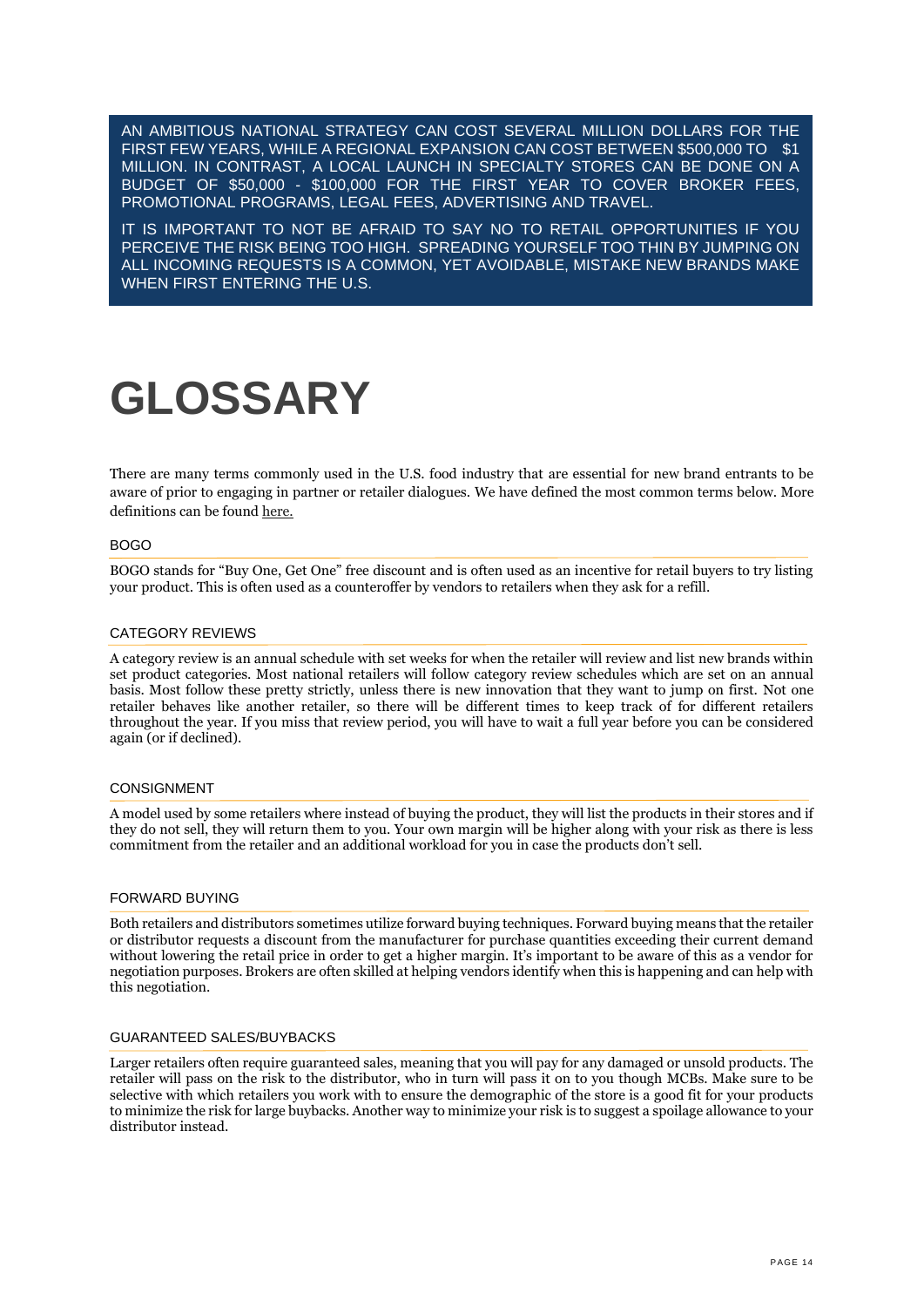### LANDED COST

The total cost for a buyer when it arrives at the buyer's site. The cost includes all importation fees, including customs, taxes, currency conversion, insurance, duties and so forth, meaning it can only be calculated precisely after the product has arrived.

#### MANUFACTURER'S CHARGEBACK (MCB)/BILLBACK

A chargeback is the most common way for distributors to charge for promotions, spoilage, short shipments, free fills etc. The distributor will make deductions for these items off the bill they owe you. Make sure to closely monitor these chargebacks to ensure there are no mistakes made, as they can often be traced back months back. It's common for vendors to dispute some of these chargebacks.

#### MARKETING PROGRAMS

Marketing programs are the activities your distributor will provide to you to help market your products. The two categories of marketing programs are trade programs, defined above, which are targeted towards retailers, as well as consumer programs, which are targeted towards consumers. Distributors will charge you for this service and it is important to get an understanding for what capabilities they have to support with these marketing programs before signing.

#### OFF-INVOICE DISCOUNT

When you offer a trade promotion discount to a distributor or retailer that is passed on to consumers, it is charged to you by an off-invoice discount. The discount is taken off the invoice to your distributor or retailer and if given to distributor, they pass it on to the retailer as an off-invoice allowance as well. Be aware that distributors and/or retailers may try to stock up on your products while they are offered a lower price, a strategy known as "forward buying", and it is important for you or your partners to closely monitor and attempt to minimize this. Another option is to suggest MCB'S or scan-backs instead as they are on what is sold, not purchased.

#### SCAN-BACKS

Scan-backs are an alternative way to pay retailers for trade promotions for which you reimburse the retailer with a per-unit discount for every product sold during the promotion period. This is an alternative to off-invoice discounts which removes the risk of the retailer stocking up on your product for a discounted price.

## SPOILAGE ALLOWANCE

Spoilage allowance is a less risky option compared to guaranteed sales where you agree to provide your distributor with a 2-3% discount to cover any unsold or expired products. This option provides more control for you as a vendor.

#### TRADE PROMOTION/TRADE PROGRAMS

Trade promotion is a marketing program used by distributors when selling to retail buyers. The purpose is to incentivize the retailer to stock their shelves with the distributors' products, as opposed to the thousands of other products they are approached by. Examples of trade promotions include free fills, slotting fees, and BOGOs. Retailers may also have their own advertising programs or trade shows that they expect their retailers to be part of, such as being part of a quarterly magazine, tabletop shows, or in-store demos.